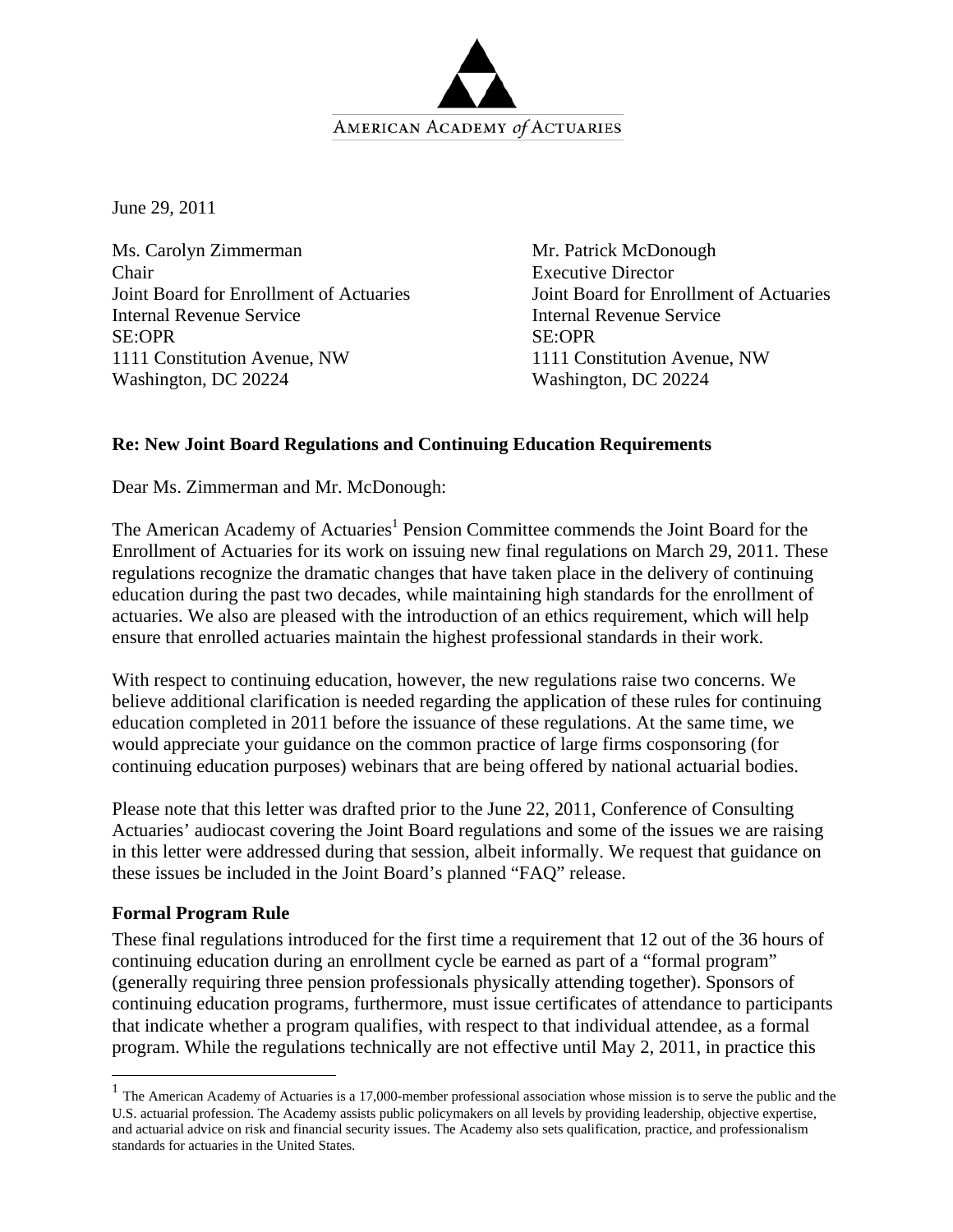requirement has retroactive applicability to Jan. 1, 2011. Because the current continuing education cycle runs from Jan.1, 2011, to Dec. 31, 2013, individuals need to know whether any continuing education programs that they attended on or after Jan. 1, 2011, qualify as formal programs. Certificates of attendance issued before promulgation of the regulations on March 29, 2011, would not so indicate, as the sponsor of the program would have had no knowledge of the requirement to track whether the program qualified as a formal program with respect to each attendee. In fact, in some instances the data to make that determination may not have been collected or no longer may exist.

The retroactive applicability raises several questions.

- Do sponsors need to reissue certificates from qualifying programs that took place in 2011 before the issuance of the regulations?
- If so, what should sponsors do in the circumstance that the data are not available to indicate whether a program qualified as a formal program for some or all of the participants?
- If sponsors are not required or are unable to make this determination for programs held early in 2011, is it permissible for each individual to determine whether a program qualified as a formal program based on his or her recollection of the attendance in the same location?

## **Definition of Program Sponsor**

Over the past few years, electronic delivery of continuing education has progressed significantly. Many programs currently are provided by national actuarial bodies as webinars. In many instances, a large multi-location actuarial firm will sign up for the program and receive one dialin code and, with permission from the national actuarial body, rebroadcast the webinar live to multiple locations within its own organization. All attendees have the ability to interact with the speakers as if they signed up directly with the actuarial organization.

Assume that the large actuarial firm is also a qualified sponsor of continuing education under the Joint Board regulations. The actuarial firm arranges the conference rooms, monitors attendance, collects the sign-in sheets and evaluation forms, and maintains copies of the outlines. The employer also issues the certificates of attendance to participants, as is common practice among virtually all the major firms, based on a national actuarial body's determination that the program is credit-worthy (for example, core vs. non-core, whether the program meets the ethics requirement, etc.). The employer, in effect, sponsors the program as a sublicensee of the national actuarial body. (Stating it another way, the employer sponsors the event as with any of its own internal programs, except it engages speakers via the national actuarial body.)

This model is advantageous to both the sponsoring actuarial organization and the employer. The actuarial body is relieved of the responsibility for verifying attendance, issuing certificates, and maintaining records for all the employer's attendees. The employer can offer quality continuing education to employees across the country at a reasonable price, and provide actuaries with the opportunity to interact with nationally recognized speakers with expertise likely far greater than that of local moderators.